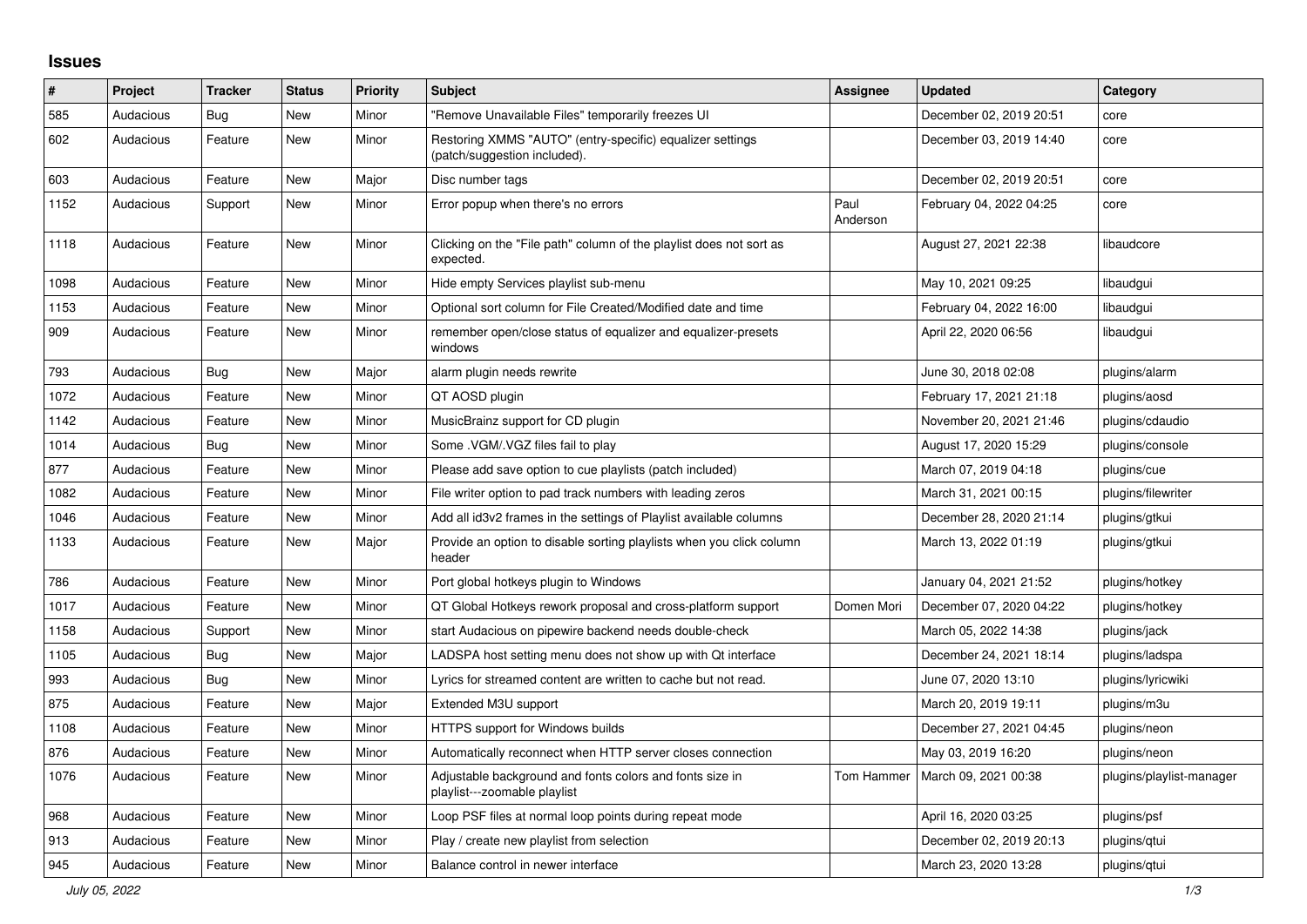| #    | Project   | <b>Tracker</b> | <b>Status</b> | <b>Priority</b> | Subject                                                                                             | Assignee       | <b>Updated</b>           | Category            |
|------|-----------|----------------|---------------|-----------------|-----------------------------------------------------------------------------------------------------|----------------|--------------------------|---------------------|
| 1106 | Audacious | <b>Bug</b>     | <b>New</b>    | Minor           | Could not communicate with last.fm: Error in the HTTP2 framing layer.                               |                | June 15, 2021 21:30      | plugins/scrobbler2  |
| 429  | Audacious | Feature        | New           | Minor           | Please enable scrobbling to libre.fm in Scrobbler 2.0                                               |                | September 02, 2019 10:35 | plugins/scrobbler2  |
| 943  | Audacious | Feature        | New           | Minor           | Being able to add several folders to the library, and arrange that<br>Audacious recognizes symlinks |                | March 23, 2020 15:41     | plugins/search tool |
| 1088 | Audacious | Feature        | <b>New</b>    | Minor           | plugin: status icon: ADD option to select tray mouse Middle Click action                            |                | April 11, 2021 12:05     | plugins/statusicon  |
| 969  | Audacious | Feature        | New           | Minor           | streamtuner plugin: Please add column-sortability, or at least sort<br>alphabetically by 1st column |                | June 16, 2020 09:54      | plugins/streamtuner |
| 975  | Audacious | <b>Bug</b>     | New           | Minor           | Segfault/leak on exit with streamtuner enabled                                                      | Ariadne Conill | May 01, 2020 00:17       | plugins/streamtuner |
| 859  | Audacious | <b>Bug</b>     | New           | Minor           | wsz skins cannot be used on Windows                                                                 |                | January 01, 2020 02:48   | win32               |
| 1101 | Audacious | Feature        | New           | Major           | Please add media shortcut keys for Windows 10                                                       |                | December 03, 2021 16:31  | win32               |
| 998  | Audacious | Feature        | New           | Trivial         | aacgain in aac / r128 in opus                                                                       |                | June 01, 2021 10:44      |                     |
| 1148 | Audacious | Feature        | New           | Minor           | Save the dimensions of the open-file dialogue window                                                |                | January 18, 2022 14:43   |                     |
| 1151 | Audacious | Feature        | New           | Minor           | Load balance XSPF tracks with multiple location URIs                                                |                | January 28, 2022 19:10   |                     |
| 1093 | Audacious | Feature        | New           | Minor           | Make the Song Dialog (Qt) window wider by default                                                   |                | May 17, 2021 15:36       |                     |
| 1095 | Audacious | Feature        | New           | Minor           | Ctrl + $Z$ / R to undo / redo changes to playlist                                                   |                | May 07, 2021 18:42       |                     |
| 1096 | Audacious | Feature        | <b>New</b>    | Minor           | Calculate and show selection stats in the status bar                                                |                | May 10, 2021 03:06       |                     |
| 1097 | Audacious | Feature        | New           | Minor           | Replace the volume button with a horizontal scale                                                   |                | May 17, 2021 00:21       |                     |
| 1099 | Audacious | Feature        | New           | Minor           | Per-track ReplayGain shouldn't be enabled by default                                                |                | May 09, 2021 13:41       |                     |
| 873  | Audacious | Feature        | New           | Minor           | Optionally make "previous track" restart current track                                              |                | June 08, 2021 22:55      |                     |
| 1154 | Audacious | Support        | <b>New</b>    | Minor           | Playlist column Headers                                                                             |                | March 06, 2022 16:06     |                     |
| 1160 | Audacious | Feature        | New           | Minor           | Ogg Opus support for streams                                                                        |                | March 11, 2022 18:09     |                     |
| 1164 | Audacious | Support        | New           | Minor           | Wheel mouse on tray icon do not change volume / context windows do<br>not appear (with cover)       |                | March 19, 2022 13:17     |                     |
| 1170 | Audacious | Feature        | <b>New</b>    | Minor           | Playback mode button                                                                                |                | April 22, 2022 16:01     |                     |
| 500  | Audacious | Feature        | New           | Minor           | fullscreen album art                                                                                |                | April 08, 2020 19:17     |                     |
| 1058 | Audacious | Feature        | New           | Minor           | Allow changing the language/locale in settings                                                      |                | January 30, 2021 18:11   |                     |
| 784  | Audacious | <b>Bug</b>     | New           | Minor           | Audio jumps at the start of some tracks when playing CUE+TTA files                                  |                | April 10, 2018 02:46     |                     |
| 1116 | Audacious | Feature        | New           | Minor           | feature request: miniview mode with QT or GTK interace                                              |                | February 08, 2022 06:53  |                     |
| 1119 | Audacious | Feature        | New           | Minor           | ADD ability to silence internet radio timeout Error dialog popup                                    |                | July 31, 2021 18:36      |                     |
| 864  | Audacious | Feature        | New           | Minor           | Drag/drop songs into playlists displayed in the Playlist Manager                                    |                | October 29, 2019 02:14   |                     |
| 955  | Audacious | Feature        | New           | Minor           | Enqueue option                                                                                      |                | April 09, 2020 03:54     |                     |
| 956  | Audacious | Feature        | New           | Minor           | Stream to chromecast                                                                                |                | January 11, 2021 01:19   |                     |
| 870  | Audacious | Feature        | New           | Minor           | View > Show Playlist and View > Show Playback Controls                                              |                | November 15, 2021 22:48  |                     |
| 883  | Audacious | Feature        | New           | Minor           | Consider adding USF plugin                                                                          |                | April 07, 2021 01:00     |                     |